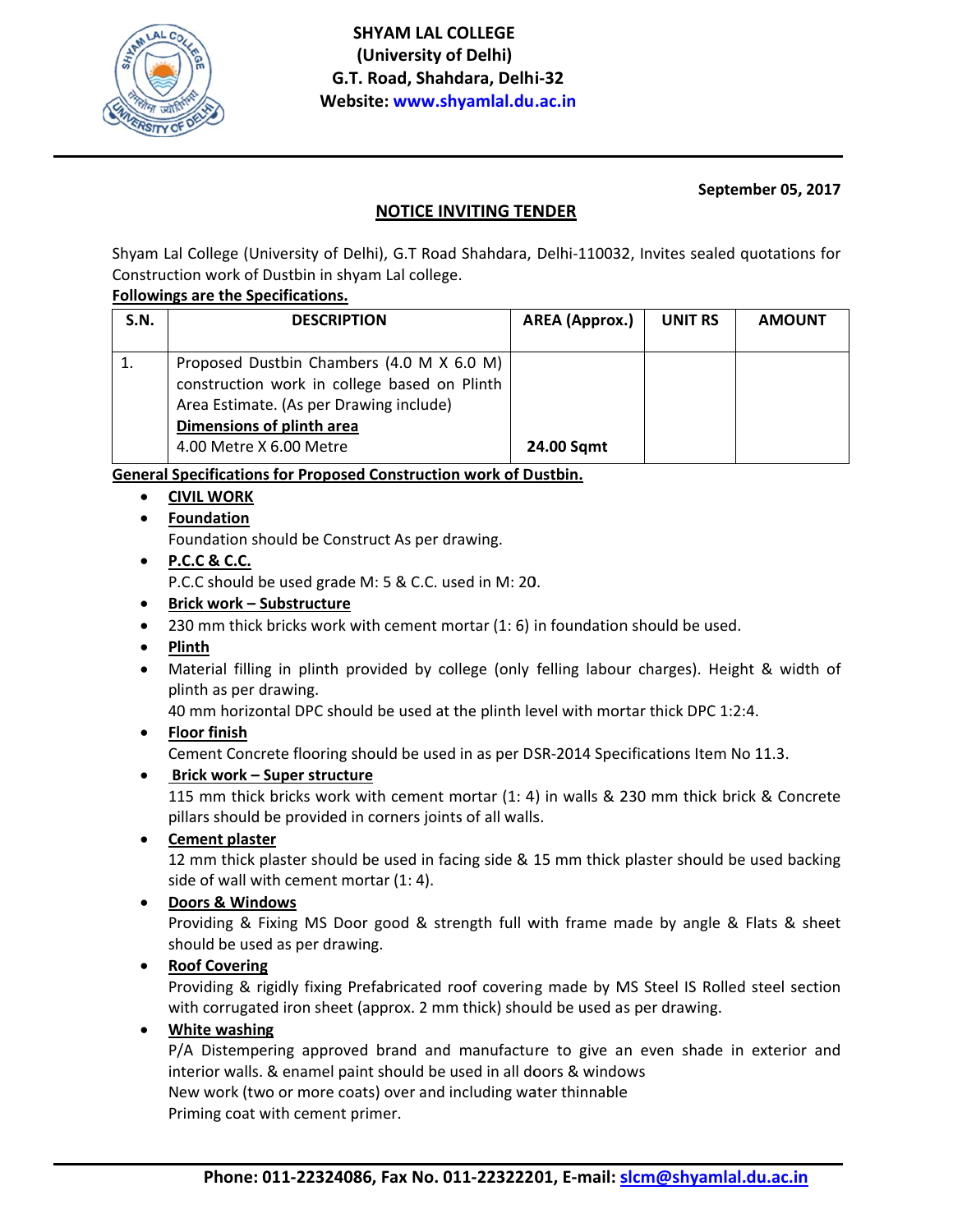

 **S SHYAM LAL COLLEGE G.T T. Road, Sha hdara, Delh i‐32 Web site: www.s shyamlal.du .ac.in (University of Delhi)**

Synthetic enamel paint should be used in all doors, windows, MS Sections.

# **GENRAL TERMS & CONDITIONS FOR THE WORK**

- 1. Rates are to be sent in sealed envelope from Bidders in any working day from 9:00 AM to 5:00 pm. addressed to the Principal, Shyam Lal College (University of Delhi), G.T. Road, Shahdara, D elhi‐110032
- 2. The college will not be responsible for late receipt of any tender (i.e. after due date) the same will not be entertained. The tender will be accepted up to 12:30 pm on or before 14/09/2017 and tender will be opened on 2:30 pm on 14/09/2017.
- 3. The work should be completed within 15 days from the date of award of the contract.
- 4. No advance payment will be made.
- 5. If any additional charges related to taxes should be mentioned separately or otherwise the total amount will be treated as all inclusive.
- 6. College reserves the right to accept or reject any or all the quotation(s) in full or part without assigning any reason. The decision of the college in this regard shall be final and binding on all. It shall not be obligatory on the part of the College to accept the lowest tender and no explanation shall be given with regard to reason for rejection of quotation.
- 7. The work will be done as per the on-site instruction under the supervision of a College committee /College Authority.
- 8. The material supplied must conform to the relevant IS Specifications.
- 9. Extra remaining dispose material will be shifted as per direction of a college authority.
- 10. The payment will be made as per the actual measurement and verification of the quality of work by College committee / College Authority.
- 11. Appropriate penalty will be imposed in case of inferior workmanship. The materials brought to site would be got checked before installation & utilisation.
- 12. Any Confusion or discrepancy in the drawing is clarified by the college authority.
- 13. In case of delayed completion, Penalty at the rate 1% per Day subject to a maximum of 10% of the value of the work shall be levied.
- 14. In case of inordinate delay, the College is authorized to cancel the order and allot the work to the next lowest eligible agency at the risk and cost of the defaulting tenderer.
- 15. The work should be done as per drawing include any required change on the work is change after discussion of the college committee/ college authority. The work should be done as per drawing include any required change on the\_work is change<br>after discussion of the college committee/ college authority.<br>**Note:** - It should be treated as a fresh call for bid invitation .The

tender notice dated 27 August 2017) on college and du websites stands cancelled.

## The quotation must be addressed to the Principal, Shyam Lal College and the envelope must be **superscrib bed "Sealed Q Quotation ".**

**Dr. Rabi N Narayan Kar Principa l,SLC (Day)** 

 **Dr. Pravi in Kumar Principal l ,SLC (E)**